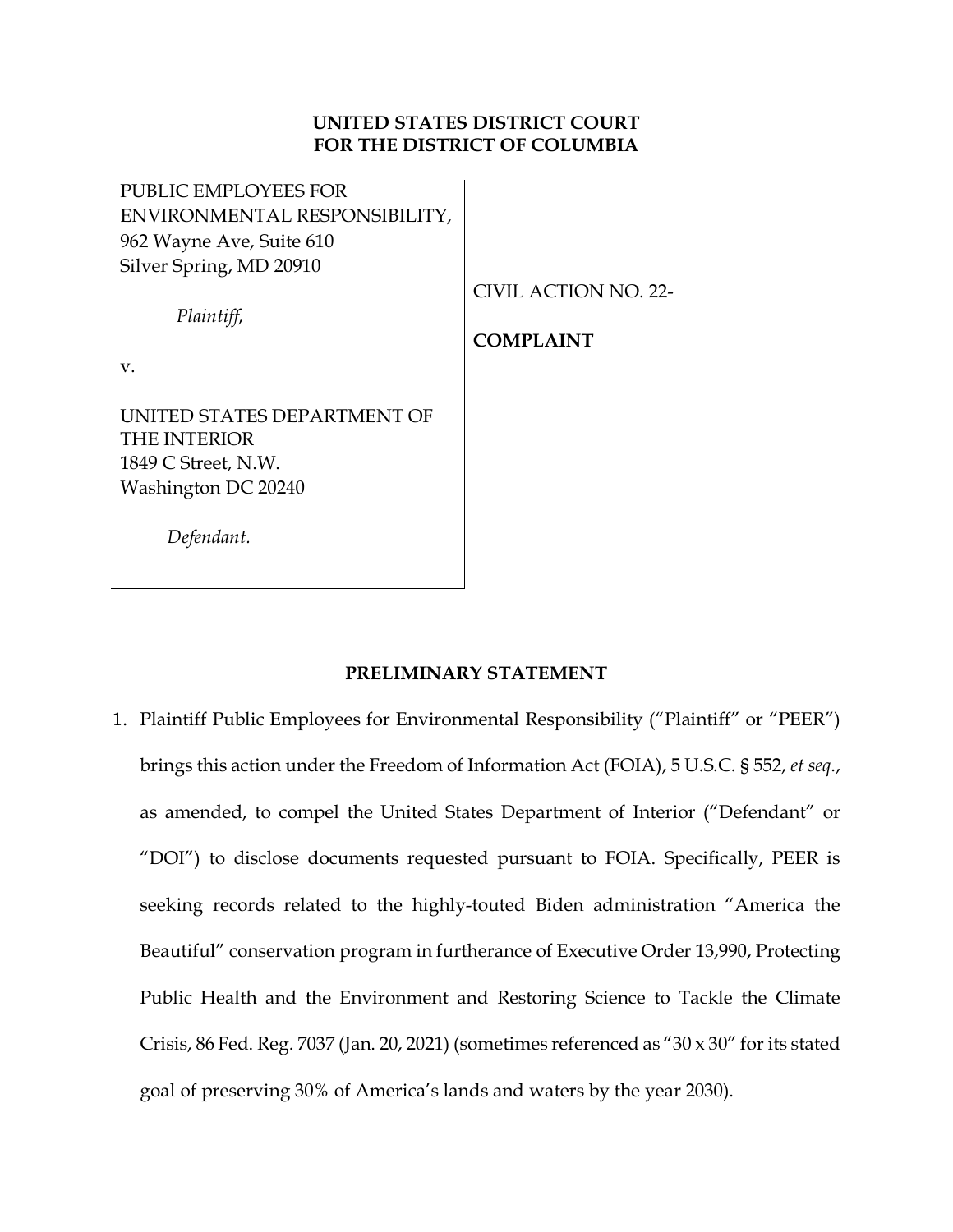- 2. PEER submitted a FOIA request on November 17, 2021, seeking records relating to the "America the Beautiful" or "30x30" plan regarding the inclusion of artificial or synthetic turf in lands considered protected by the program in the wake of public reporting that the Biden administration had touted artificial turf as an example of successfully protected lands.
- 3. To date, Defendant has failed to make a final determination on Plaintiff's FOIA request or to disclose to the Plaintiff all the requested documents within the time stipulated under FOIA.

# **JURISDICTION AND VENUE**

- 4. This Court has jurisdiction over this action under 5 U.S.C. § 552(a)(4)(B). This Court also has federal question jurisdiction over this action under 28 U.S.C. § 1331.
- 5. This Court has the authority to grant declaratory relief pursuant to the Declaratory Judgment Act, 28 U.S.C. § 2201, *et seq*.
- 6. This Court is a proper venue under 5 U.S.C. § 552(a)(4)(B) (providing for venue in FOIA cases where the plaintiff resides, or in the District of Columbia).
- 7. This Court has the authority to award reasonable costs and attorneys' fees under 5 U.S.C.  $\S 552(a)(4)(E)$ .

#### **PARTIES**

8. Plaintiff is a non-profit public interest organization incorporated in Washington, D.C. and headquartered in Silver Spring, Maryland, with field offices in California, Colorado, Florida, Massachusetts, and Tennessee.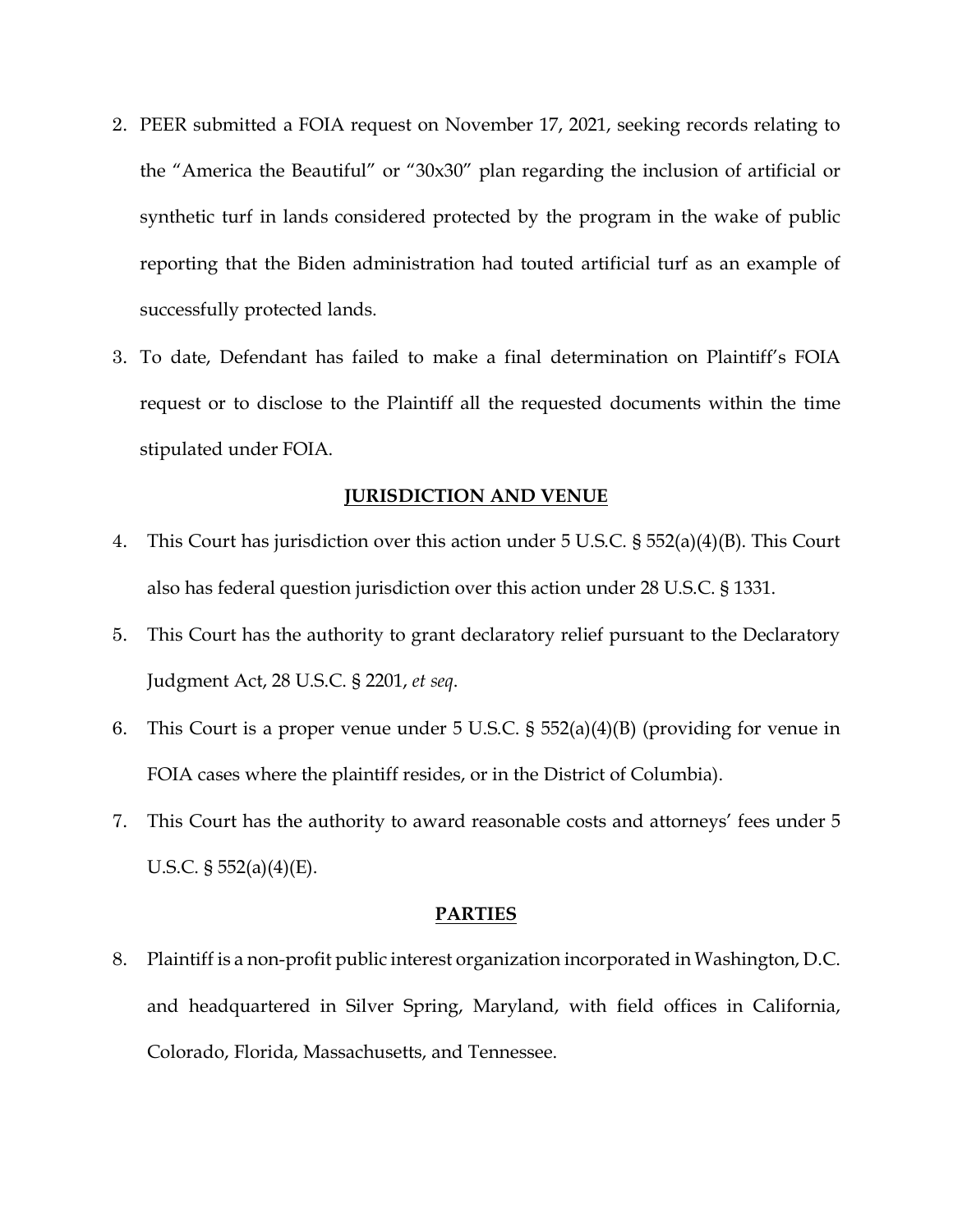- 9. Among other public interest projects, PEER engages in advocacy, research, education, and litigation relating to the promotion of public understanding and debate concerning key current public policy issues. PEER focuses on the environment, including the regulation and remediation of toxic substances, public lands and natural resource management, policy that worsens or remediates climate change, public funding of environmental and natural resource agencies, and governmental accountability. PEER educates and informs the public through news releases to the media, through its web site, [www.peer.org,](http://www.peer.org/) and through publication of the *PEEReview* newsletter.
- 10. Defendant is an agency of the United States under 5 U.S.C. § 552(f)(1).
- 11. Defendant is charged with the duty to provide public access to records in its possession consistent with the requirements of FOIA. The Defendant's refusal to provide the Plaintiff with the records requested or make a final a determination on Plaintiff's FOIA request within 20 working days of the date of the request's submission is a violation of FOIA.

## **STATEMENT OF FACTS**

- 12.On November 17, 2021, PEER submitted a FOIA request to DOI seeking:
	- 1. Any records concerning inclusion of artificial or synthetic turf within the America the Beautiful initiative;
	- 2. Any communications to or from artificial turf industry representatives, attorneys, or employees relating to the subject matter of item 1;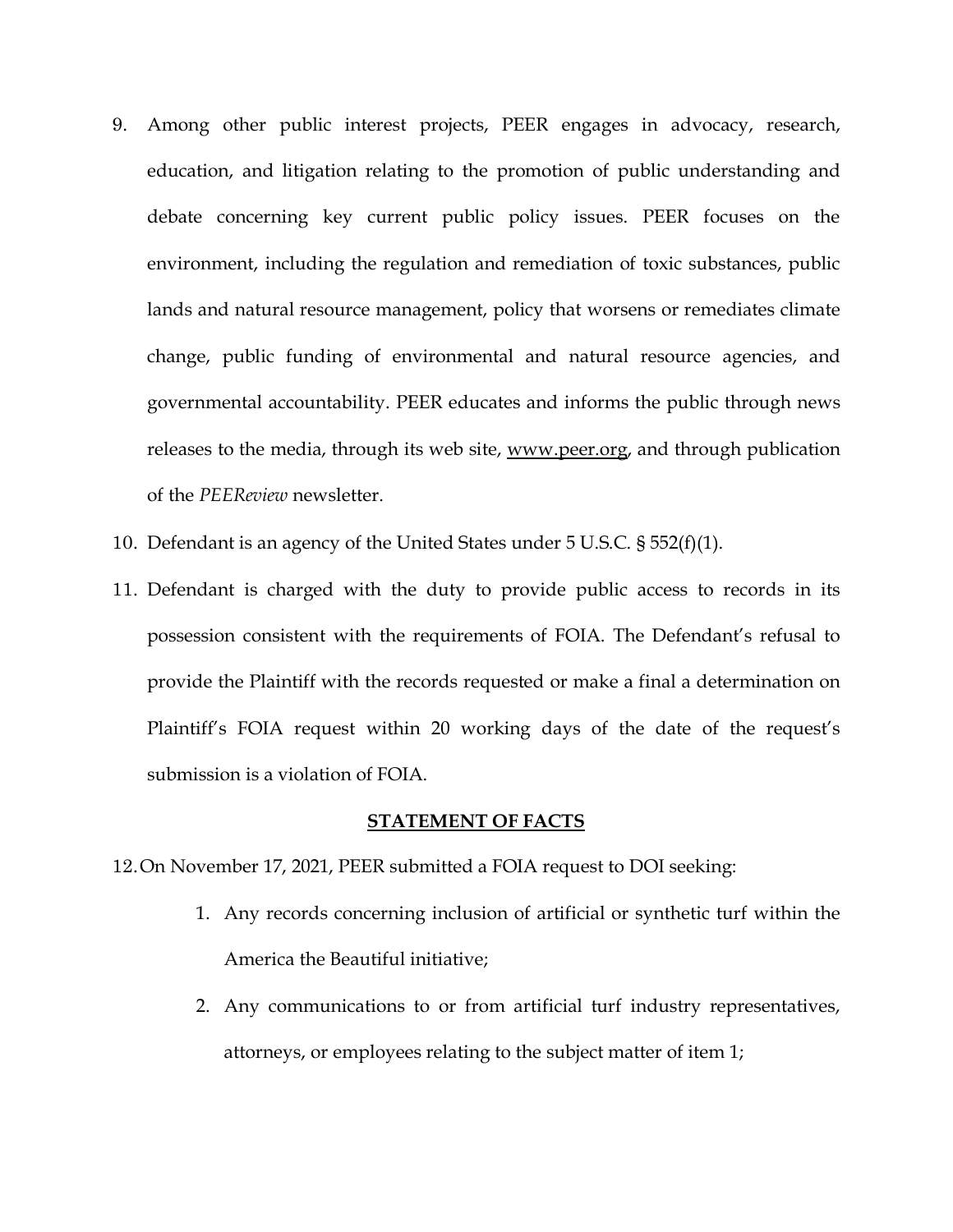- 3. The most recent definition of conserved land being used by DOI for purposes of the America the Beautiful program, including any consideration of artificial turf; and
- 4. Any representations made by any DOI official from January 1, 2021 to present supporting installation of artificial or synthetic turf on any land surface, including private property.
- 13. On November 19, 2021, DOI confirmed its receipt of the request on November 17 and assigned this FOIA request tracking number DOI-OS-2022-000764. By the same instrument, DOI granted PEER's request for a fee waiver and informed PEER that its request fell into the agency's "Simple" processing track, which is a category of requests which DOI stated should "generally take one to five workdays to process."
- 14.Since the request was submitted, PEER has yet to receive any responsive records or a final determination on DOI-OS-2022-000764.
- 15.On January 20, 2022, PEER emailed the main FOIA email account for DOI's Office of the Secretary to check on the status of DOI-OS-2022-000764 and request an estimated date of completion as it had not received any communications from the agency subsequent to the initial acknowledgment letter.
- 16.Five days later, on January 25, 2022, the FOIA office responded that they had assigned the request to a processor and that an estimated date of completion would be forthcoming "[o]nce they have had a chance to review the volume and complexity" of potentially responsive materials.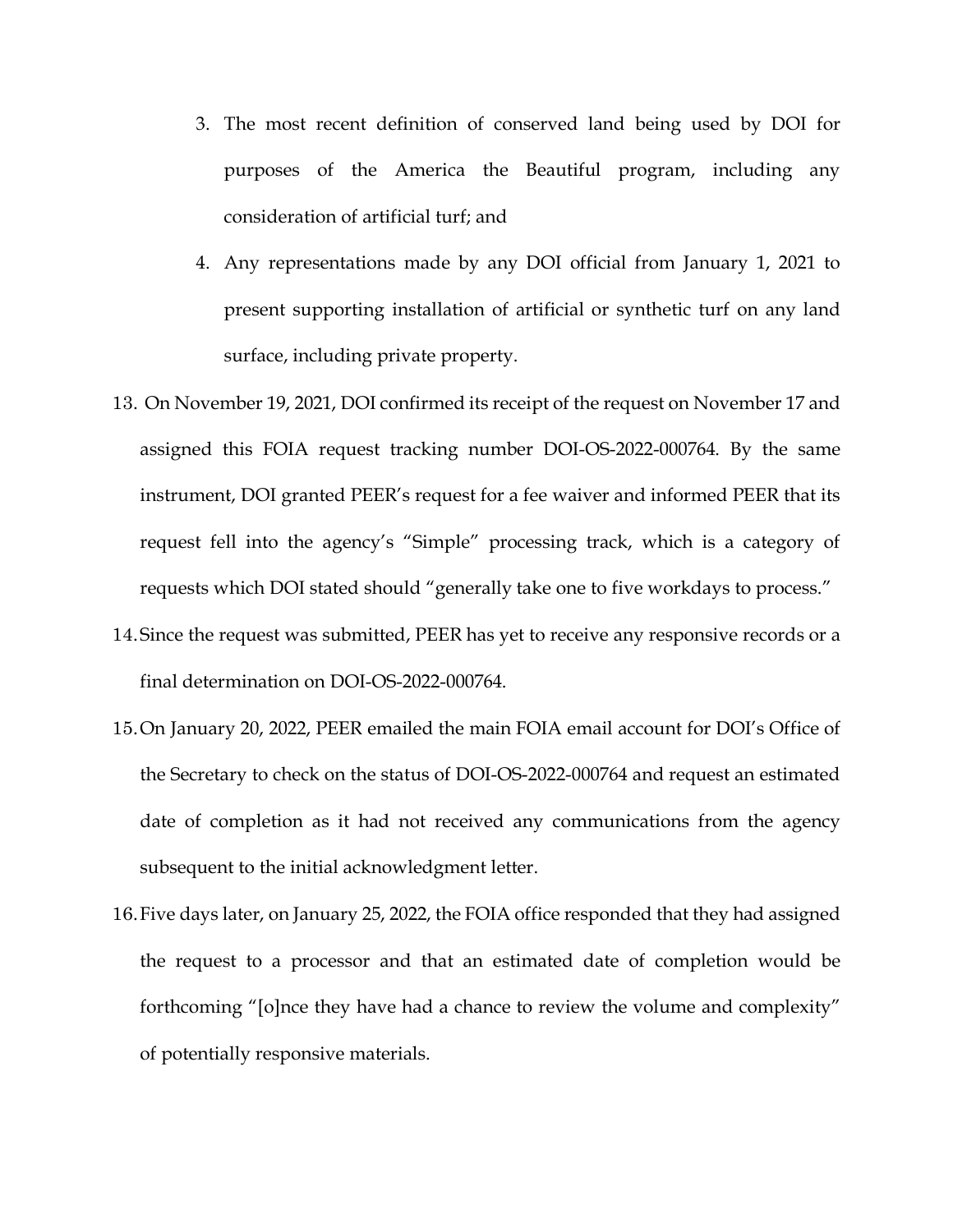- 17.Since January 25, 2022, PEER has received no further communications regarding FOIA request DOI-OS-2022-000764.
- 18.To date, PEER has received no documents in response to its FOIA request and DOI has yet to make a final determination on PEER's FOIA request.

## **CAUSE OF ACTION**

- 19.Plaintiff incorporates the allegations in the preceding paragraphs as though fully set forth herein.
- 20.FOIA requires federal agencies to respond to public requests for records, including files maintained electronically, to increase public understanding of the workings of government and to provide access to government information. FOIA reflects a "profound national commitment to ensuring an open Government" and agencies must "adopt a presumption in favor of disclosure." Presidential Mem., 74 Fed. Reg. 4683 (Jan. 21, 2009).
- 21.FOIA requires agencies to determine within 20 working days after the receipt of any FOIA request whether to comply with the request. 5 U.S.C. § 552(a)(6)(A)(i). Agencies may only extend this time period for an additional 10 working days in "unusual circumstances." 5 U.S.C. § 552(a)(6)(B)(i). FOIA also provides that upon request, agencies are to make records "promptly available." 5 U.S.C. § 552(a)(3)(A).
- 22.Twenty working days from November 17, 2021, was December 17, 2021.
- 23.The DOI has not invoked an extension of ten further working days due to any unusual circumstances.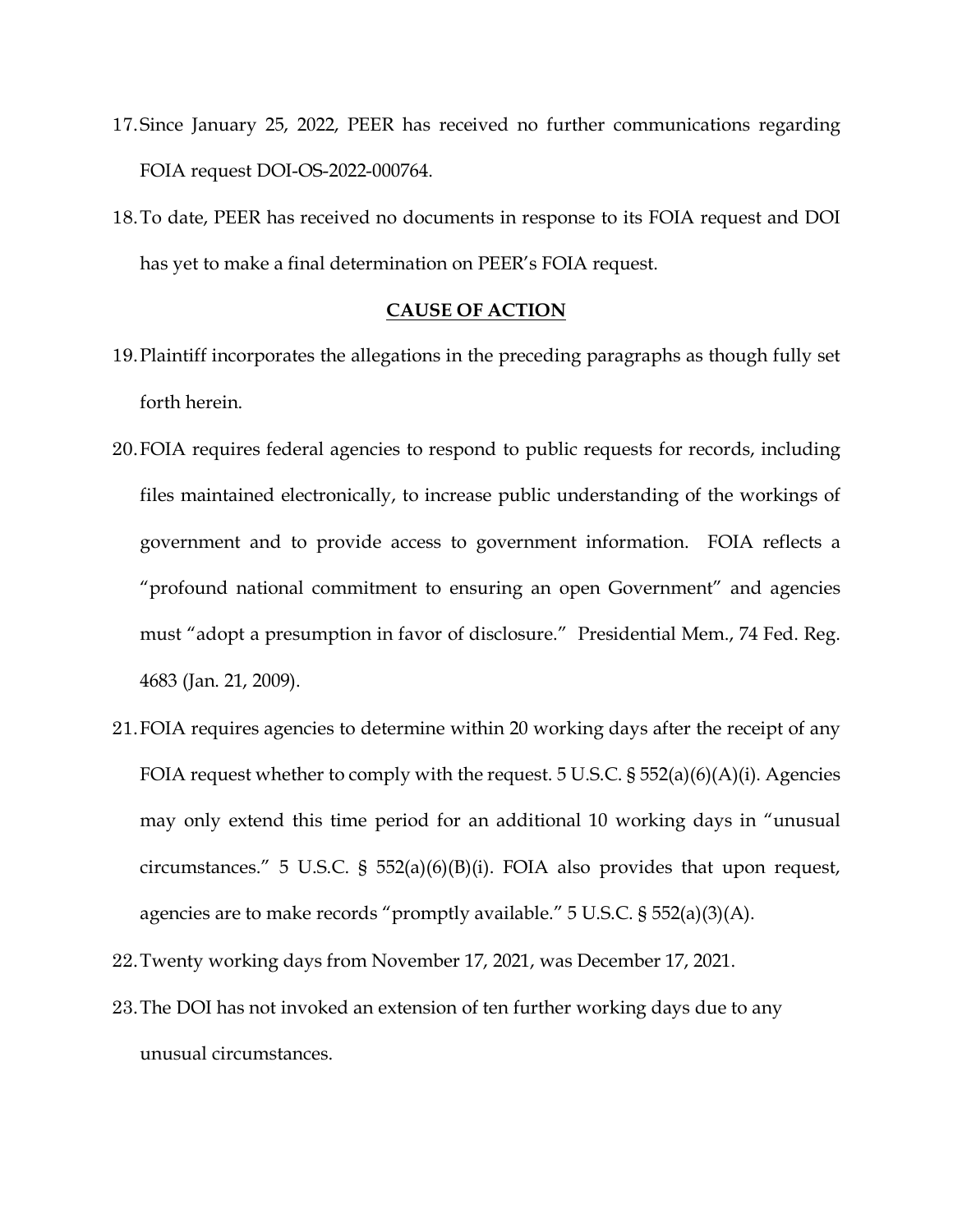- 24.As of the date of this filing, Plaintiff has not received a final determination on its FOIA request.
- 25.Administrative remedies are deemed exhausted when an agency fails to comply with the applicable time limits. 5 U.S.C. §  $552(a)(6)(C)(i)$ . Having exhausted its administrative remedies for its November 10, 2021, FOIA request, PEER now turns to this Court to enforce the remedies and public access to agency records guaranteed by FOIA.
- 26.Defendant's conduct amounts to a denial of Plaintiff's FOIA request. Defendant is frustrating Plaintiff's efforts to adequately understand and educate the public regarding the implementation of the "America the Beautiful" conservation program by DOI.
- 27.Plaintiff has constructively exhausted its administrative remedies under 5 U.S.C. § 552(a)(6)(C)(i), and now seeks an order from this Court requiring the Defendant to immediately produce the records sought in Plaintiff's FOIA requests, as well as other appropriate relief, including attorneys' fees and costs.
- 28.Defendant's failure to make determinations on or disclose the documents requested in Plaintiff's FOIA requests within the time frame mandated under FOIA is a denial and wrongful withholding of records in violation of 5 U.S.C. § 552.

#### **RELIEF REQUESTED**

WHEREFORE, Plaintiff respectfully requests that this Court:

i. Enter an order declaring that Defendant wrongfully withheld requested agency documents;